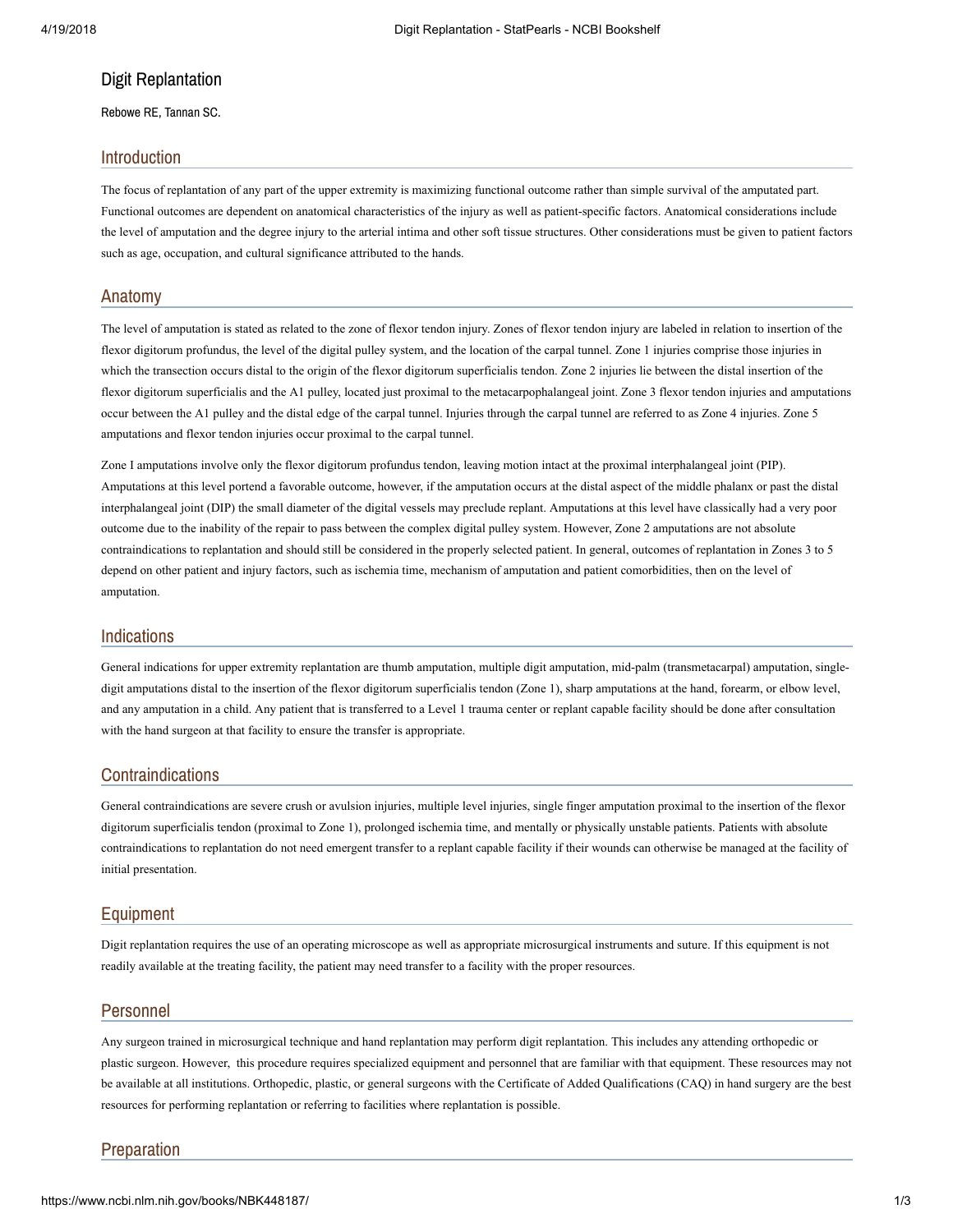#### 4/19/2018 Digit Replantation - StatPearls - NCBI Bookshelf

#### Handling of Amputated Extremity Parts

Transportation of the amputated part is paramount in preserving viability. The most widely utilized and effective method of preservation is wrapping the amputated extremity in gauze moistened with a physiologic solution (normal saline or lactated ringers), placing the wrapped amputated part in a plastic bag, then placing this plastic bag on ice. Alternatively, the part may be immersed in a physiologic solution in one bag which is then placed on ice. Amputated extremity parts should never be placed directly on ice, as this may cause frostbite or other soft tissue injuries to the amputated part. Such injury may preclude replantation altogether or compromise the achievable functional result of replantation.

#### Ischemia Time

Timing is critical in replantation surgery. The amount of muscle in the amputated part determines the amount of ischemia time each part will tolerate. Digits contain no muscle, and the bone and soft tissue present in each digit have a relatively low metabolic rate and formation of toxic byproducts of ischemia. Therefore, digits amputated in Zone 1 and Zone 2 may tolerate up to 12 hours of warm ischemia time and up to 24 hours of cold ischemia time. In general, muscle makes up a substantial portion of the soft tissue in Zone 3 to 5 amputations. Extremities amputated at this level will tolerate no more than six hours of warm ischemia time or 12 hours of cold ischemia time. Because of this, vascular shunting to the amputated part may be necessary for forearm or elbow amputations before surgical repair may be initiated.

### **Technique**

#### Sequence of Repair

When possible, the amputated part should be taken to the operating room before the patient for thorough debridement and examination under the microscope. The quality of the tissue, specifically the nerves and blood vessels, are examined before committing to the replantation. Identifiable structures should be tagged with suture or microclips. The first step in replantation is bone shortening and fixation. Bone should be shortened enough to take all tension off of the subsequent soft tissue repairs. In the pediatric population, any bony shortening should take care not to sacrifice the physis. Bony fixation is followed by extensor tendon then flexor tendon repair. Arterial repair should then be undertaken. No matter what the level of amputation, anastomosing intact and healthy arterial intima on each side of the repair is paramount to success. If this requires excessive debridement, vein grafts must be taken. Ample vein grafts are typically available from the ipsilateral extremity in the cephalic or basilic vein. However lower extremity vein grafts may be necessary. Nerve repair is then completed followed by vein repair. Lastly, soft tissue coverage of the repair is completed.

In short:

- 1. Bone
- 2. Extensor Tendon
- 3. Flexor Tendon
- 4. Artery
- 5. Nerve
- 6. Vein
- 7. Soft tissue

# **Complications**

Complications of flexor tendon injury can include bleeding, infection, replant failure, and finger stiffness. Venous congestion of the finger is a common problem as anastomosis of damaged dorsal veins is often difficult. Various strategies to prevent or treat venous congestion exist, including removal of the nail plate, fishmouth incisions over the fingertip with heparin pledget application, or application of leeches. Any patient begun on leech therapy should also be placed on Ciprofloxacin therapy to prevent infection from Aeromonas hydrophilia.

# Clinical Significance

If performed by an experienced hand and microsurgeon, viability rates of replants should be at least 80% following replantation. Motion at the affected joints depends on the level of amputation, mechanism of amputation, and compliance with postoperative therapy. Patients should be advised before surgery that the motion in replanted digits averages only approximately 50% of normal. Furthermore, patients undergoing replantation average ten days in the hospital and approximately seven months of time off of work. In general, the best results come from replantation of the thumb, hand, distal forearm, and fingers distal to the insertion of the flexor digitorum superficialis (Zone 1).

## **Questions**

To access free multiple choice questions on this topic, click [here.](https://knowledge.statpearls.com/chapter/0/20517?utm_source=pubmed)